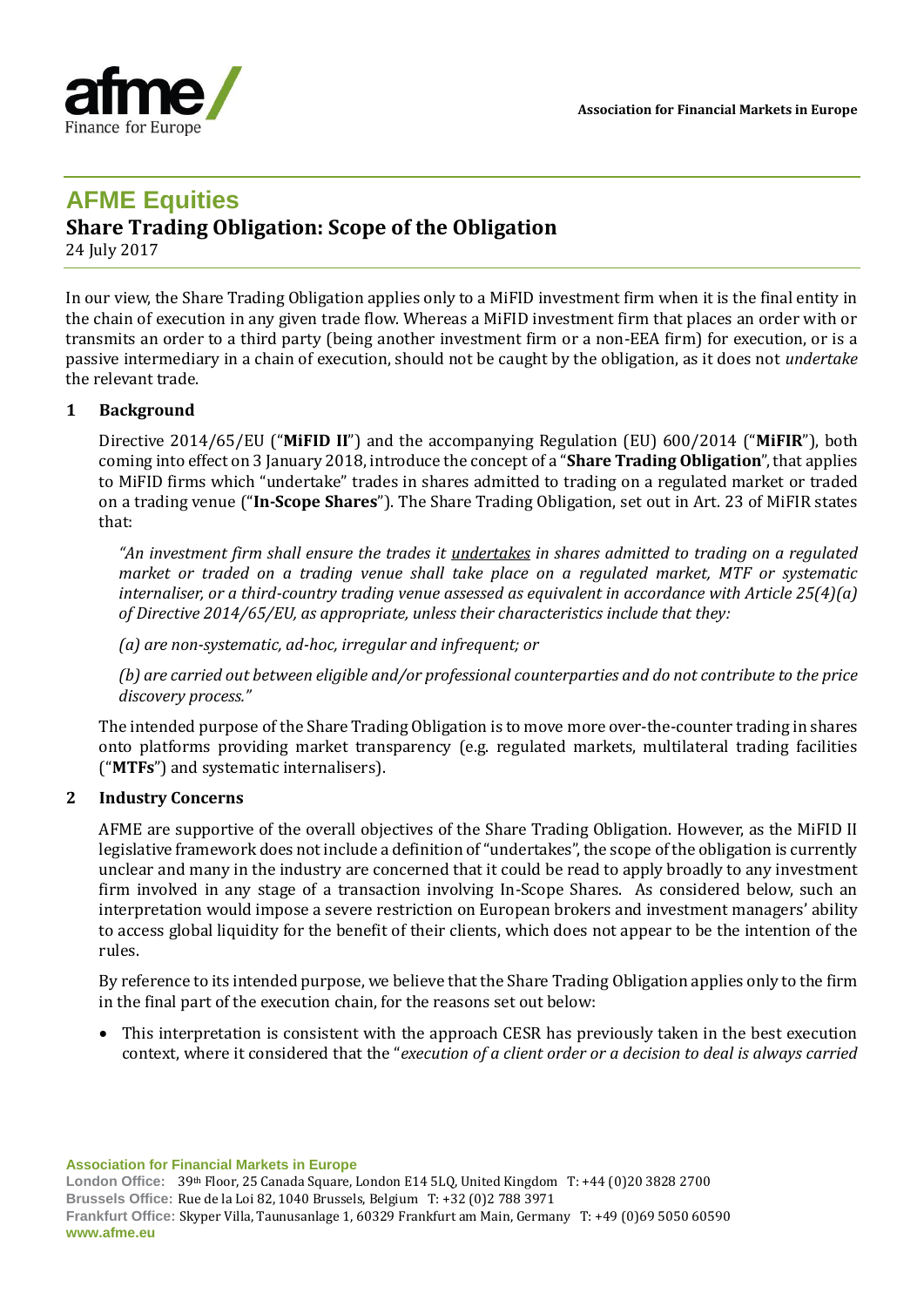*out when an investment firm is the last link in the chain of intermediaries between the client order and an execution venue"*. 1

- MiFID firms earlier on in the chain transmitting / placing orders, would have selected the final executing entity in accordance with their obligations to obtain best execution and to act in their clients' best interests, which should mitigate any anti-avoidance concerns regulators may have.
- The concern of an overly broad interpretation of the Share Trading Obligation is heightened if we consider that it would also apply to shares that have their primary liquidity outside of the EEA, but are traded just once on a European trading venue. Preventing MiFID firms from passing trades in such instruments to non-EEA brokers, would undermine some of the key principles underpinning the MiFID II regime and would result in disadvantageous outcomes for EEA clients (versus the more favourable outcomes for non-EEA investors who, accessing markets via non-EEA investment firms, would be able to obtain better results through their ability to access the primary pools of liquidity at better prices).
- An overly broad reading of the Share Trading Obligation is also likely to compromise the ability of firms transmitting / placing orders to obtain best execution or act in their clients' best interests, as they will be limited in the brokers they instruct.
- The Share Trading Obligation does not apply to non-MiFID EEA regulated entities such as AIFMs and UCITS managers. A broad interpretation of the Share Trading Obligation will therefore result in an uneven playing field across the industry, with some participants being significantly disadvantaged in their ability to access non-EEA liquidity and venues compared to others.

In light of the above and the noted regulatory uncertainty on this topic, we have decided to publish our interpretation of the scope of the Share Trading Obligation, and our supporting rationale. We hope that members of the industry will consider this interpretation when implementing the organisational and other changes they need to make to comply with MiFID II and MiFIR. In the absence of further regulatory guidance on this topic, we believe this interpretation is a reasonable and appropriate one for members of the industry to adopt.

The Annex to this memo includes some worked examples of how this interpretation would apply within a chain of execution.

# **3 Legislative Support**

We believe that there is support from the wording of MiFIR itself for the view that the term "undertakes" is only intended to capture the final execution of trades in any given trade flow. Recital 11 of MiFIR provides further commentary on the Share Trading Obligation and states that it "*requires investment firms to undertake all trades including trades dealt on own account and trades dealt when executing client orders on a regulated market, an MTF, a systematic internaliser or an equivalent third-country trading venue*". The examples of "undertaking" activity provided in Recital 11 focus exclusively on activities comprising the actual execution of trades and do not include the placing or transmission of orders, which are the most common intermediate or initial steps in a trade flow. It therefore seems that the scope of the Share Trading Obligation is focussed on firms that actually execute the trade.

This conclusion is supported by earlier drafts of MiFIR. For instance, in the June 2013 Council of the European Union ("**EU**") draft of MiFIR2, the predecessor to Recital 11 of MiFIR stated that the Share Trading Obligation "*requires investment firms to undertake all trades (i.e. trades dealt on own account and also trades dealt when executing client orders)*". Whilst this wording did eventually change in the drafting

 $\overline{a}$ 

http://ec.europa.eu/internal\_market/securities/docs/isd/letter-cesr-best-execution\_en.pdf <sup>2</sup> <http://register.consilium.europa.eu/doc/srv?l=EN&f=ST%209710%202013%20REV%202>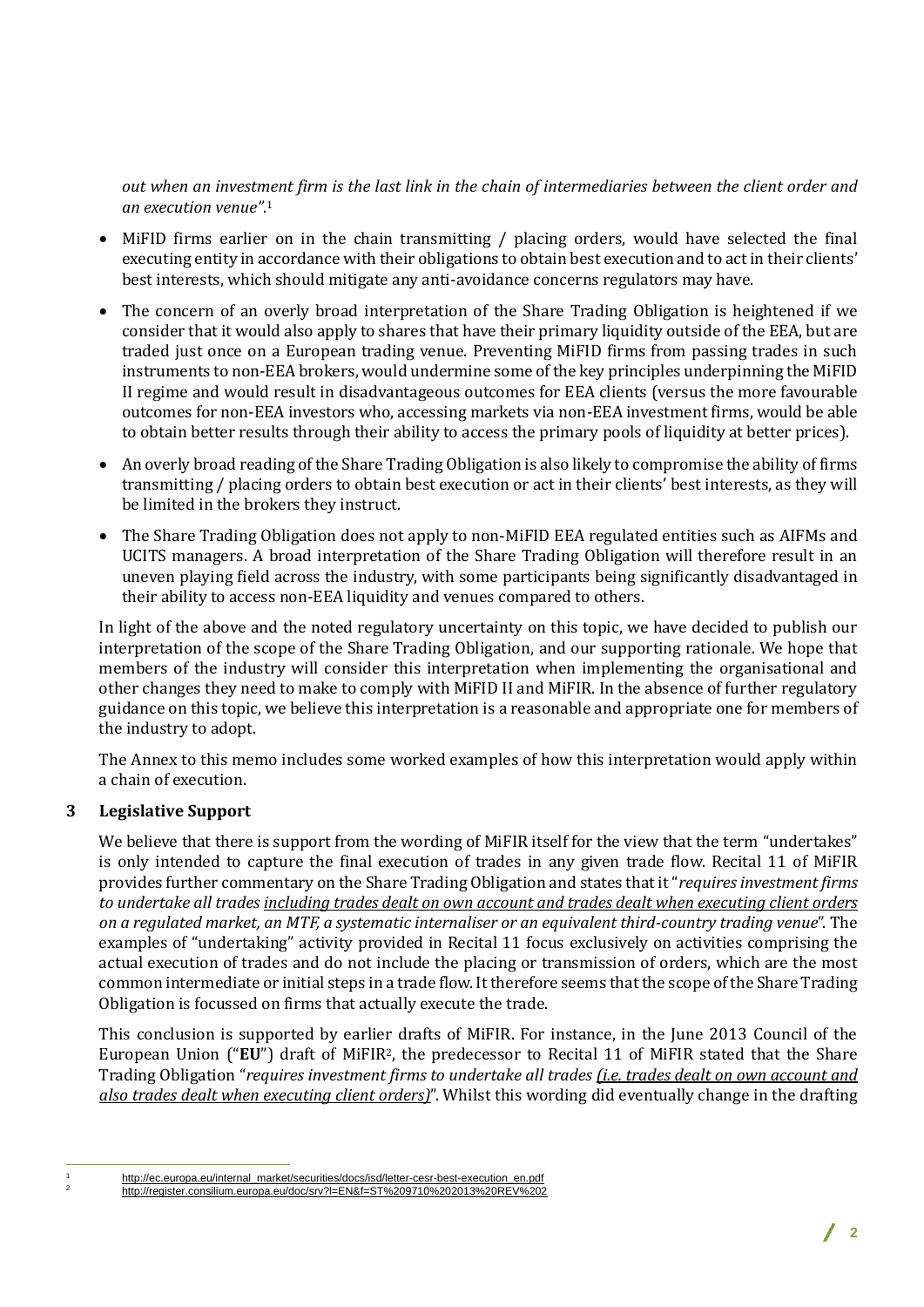of MiFIR, we feel that the earlier drafting and the use of "i.e." does provide an indication that the original legislative intent behind the Share Trading Obligation was that it applies only to firms executing trades.

Other European publications on MiFID II also support this understanding. In both its May 2014 Discussion Paper on RTS under MiFID II and MiFIR<sup>3</sup> and its December 2014 Final Report on Technical Advice to the European Commission on MiFID II and MiFIR4, ESMA mirrored the wording that originally appeared in the predecessor to Recital 11 of MiFIR (see underlined text above) when referring to the meaning of "undertakes" (defining it as "*i.e. on own account and on behalf of clients*"). This supports the interpretation that even though the wording has changed in MiFIR itself, the legislative and regulatory intent remains the same.

In addition, the June 2013 draft of the predecessor to Recital 11 of MiFIR stated that the Share Trading Obligation applied unless "*there is a legitimate reason for them to be concluded outside of one of these* [venues]". The use of the word "concluded" further implies that when the Share Trading Obligation was drafted it was envisaged to apply only to the final execution of a transaction and not the intermediate passing of trades in a trade flow. This interpretation is also consistent with the principles CESR has previously outlined in the best execution context, where it stated that the "*execution of a client order or a decision to deal is always carried out when an investment firm is the last link in the chain of intermediaries between the client order and an execution venue"*. 5

Furthermore, it is only when an executed client order is actively "dealt" that the trade is said to have been undertaken. This would appear to allow for a chain of execution in which a firm is regarded as having executed an order, rather than merely received and transmitted it or otherwise passed it on to another entity, without itself having "undertaken" the trade. Steps taken by investment firms prior to this stage would not necessarily result in a trade. Had the terms execute and undertake been synonymous there would be no need for the additional term.

# **4 Policy Considerations**

# **4.1.1 Execution Entity**

One must presume, from a logical perspective, that given the Share Trading Obligation is concerned with where a trade is executed, it can only apply to an investment firm that ultimately executes a trade (e.g. on a venue). In this regard, it appears to be illogical, for instance, to require a portfolio manager placing an order with a broker to be subject to this obligation. The portfolio manager may not have the appropriate expertise or trading venue access to execute an order for the In-Scope Share. Similarly, a MiFID firm receiving an order in an Asian security (which is also traded on an EEA trading venue) that passes the order to an Asian broker to better access the available liquidity would not itself be undertaking the trade - the trade is instead *undertaken* by the Asian broker (which faces the execution venue).

#### **4.1.2 Best Execution and Clients' Best Interests**

Intermediate MiFID firms in the trade flow must obtain best execution and act in their clients' best interests. A decision to pass on a trade to another entity for execution would therefore have been made by reference to these obligations. In the case of shares that are primarily traded outside the EEA, it is very likely that investment firms will be able to achieve a more reliable, faster and better priced result by passing trades on to a non-EEA firm (with access to the relevant non-EEA trading facilities) who then undertakes the trade.

 $\overline{a}$ 

https://www.esma.europa.eu/sites/default/files/library/2015/11/2014-548\_discussion\_paper\_mifid-mifir.pdf

[https://www.esma.europa.eu/sites/default/files/library/2015/11/2014-1569\\_final\\_report\\_](https://www.esma.europa.eu/sites/default/files/library/2015/11/2014-1569_final_report_-_esmas_technical_advice_to_the_commission_on_mifid_ii_and_mifir.pdf) esmas technical advice to the commission on mifid ii and mifir.pdf

<sup>5</sup> [http://ec.europa.eu/internal\\_market/securities/docs/isd/letter-cesr-best-execution\\_en.pdf](http://ec.europa.eu/internal_market/securities/docs/isd/letter-cesr-best-execution_en.pdf)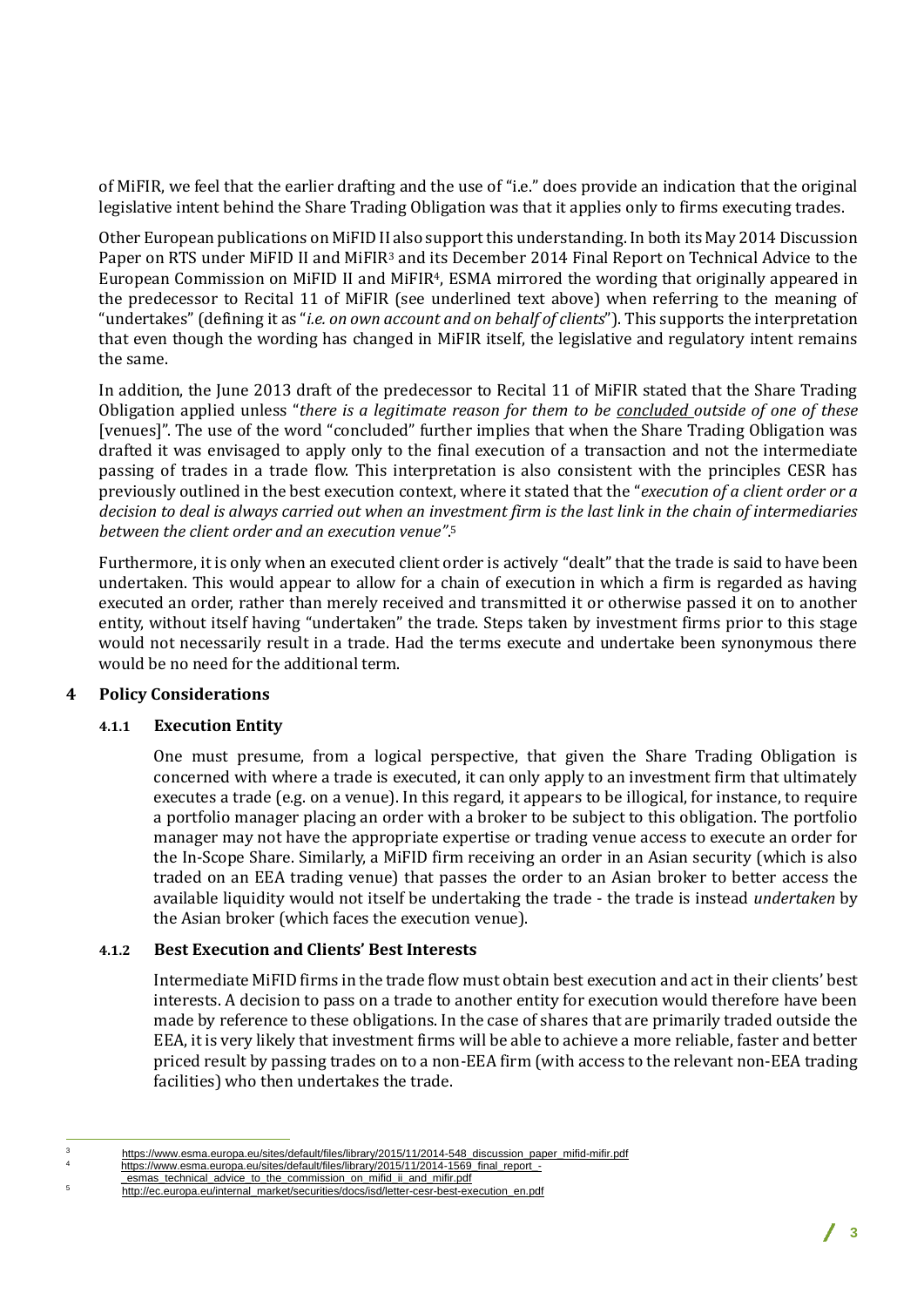Restricting an EEA firm's ability to pass orders on to non-EEA firms to access non-EEA sources of liquidity, would be highly detrimental to the interests of European clients and would contradict the objectives of other key parts of MiFID II and MiFIR, and therefore cannot be the legislative or policy intention.

#### **4.1.3 Inconsistent Application to Regulated Entities**

The Share Trading Obligation only applies to MiFID II investment firms. Our proposed interpretation of the term "undertakes" ensures that investment firms that pass orders in a chain of execution but do not themselves ultimately execute the trade will be treated in the same way as other non-MiFID firms (such as those regulated under AIFMD or the UCITS rules).

#### **4.1.4 Legitimate Interactions with Non-EEA firms**

Whilst MiFID II and MiFIR have some elements of extra-territoriality, it is clear that they are not intended to apply generally or broadly to non-EEA firms or to prevent the legitimate interaction of investment firms with non-EEA firms.

Our proposed interpretation will accordingly reflect this principle by enabling the legitimate interaction of investment firms with non-EEA firms, whilst recognising that MiFID firms cannot use this as an anti-avoidance measure because their order routing behaviour will be regulated by other MiFID obligations such as acting in their client's best interests and obtaining best execution for their clients.

AFME do not support a narrow interpretation of "undertakes" being adopted by investment firms where used to justify measures designed to avoid the application of the Share Trading Obligation.

#### **4.1.5 Consistency with Policy Objectives**

The policy arguments in favour of a narrow interpretation of "undertakes" are even stronger when one considers the scope of similar obligations under other EU legislation. Notably under Regulation (EU) 236/2012 (the "**Short Selling Regulation**"), which has similar market soundness objectives to the Share Trading Obligation, the requirement to notify competent authorities of a net short position and the restrictions in short selling in shares are disapplied with respect to shares admitted to trading in the EEA where the "*primary venue for the trading of the shares is located in a third country*". This means that the requirements of the Short Selling Regulation have a significantly narrower scope than the Share Trading Obligation, as they do not capture shares which have their primary liquidity pools outside of the EEA, and merely happen to be incidentally traded on EEA trading venues. Given that the obligations have a similar policy intent of market soundness, we think that similar restrictions on scope can be inferred from the wording of the legislation by interpreting the term "undertakes" as applying to the firm that does the final execution (as set out in section 3 above). This restriction in scope would assist in mitigating the unintended extra-territorial effects of the Share Trading Obligation, as outlined above in section 2.

# **5 Conclusion**

As noted above, in our view, the Share Trading Obligation applies only to an investment firm when it is the final entity in the chain of execution in any given trade flow. For the reasons outlined above, we believe this interpretation of "undertakes" is consistent with the legislative wording, alleviates the relevant policy concerns and results in the Share Trading Obligation being applied in greater consistency with other obligations imposed under MiFID II and other EU legislation.

In light of these considerations, we believe that it would be fundamentally disproportionate to adopt an expansive interpretation of the meaning of "undertakes" in the Share Trading Obligation.